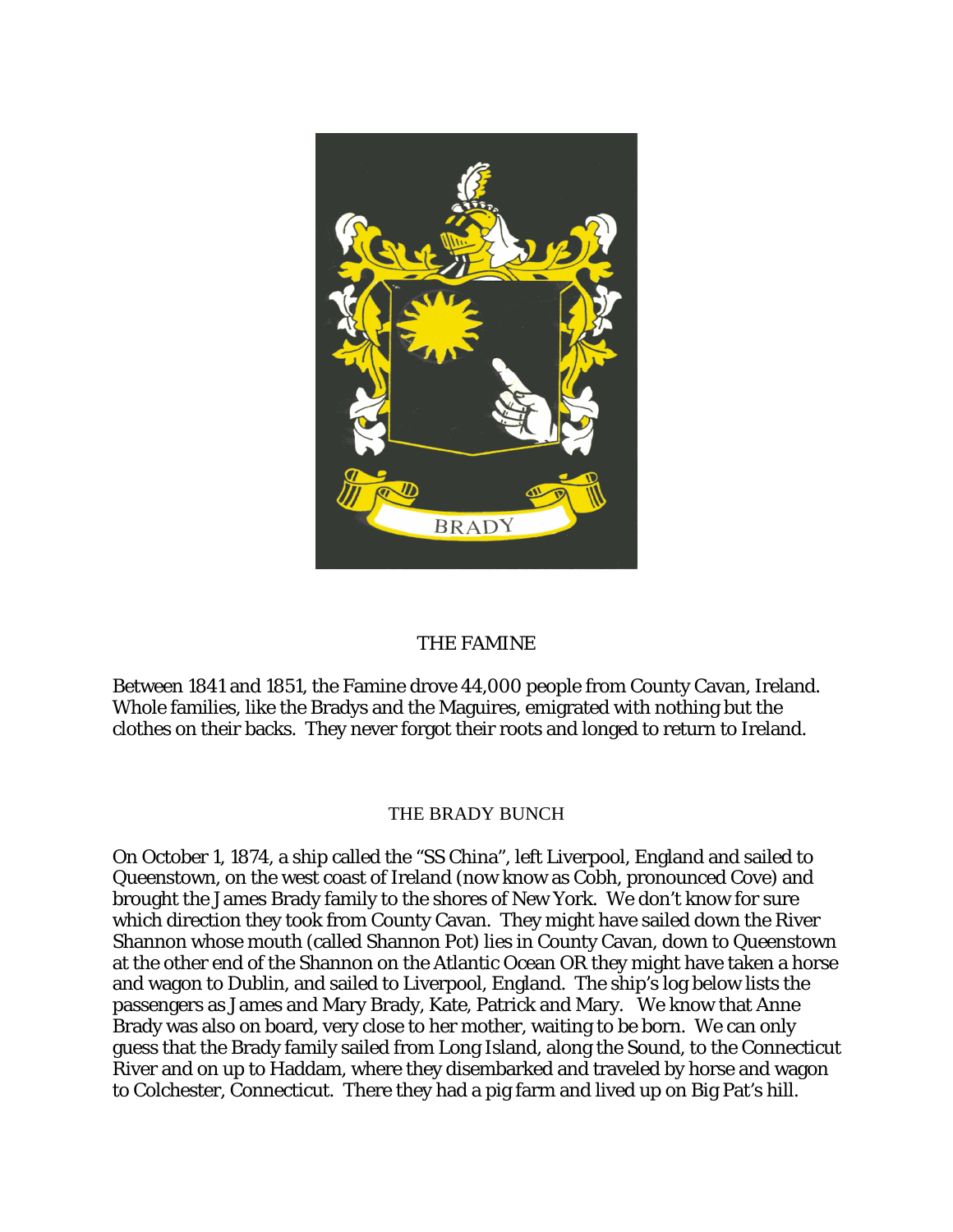Below is the Ship's Log from the SS China:

|    |                 | SS China Ship's Log – October 1, 1874 (ages corrected by Elaine Messier) |                          |                |                      |          |  |
|----|-----------------|--------------------------------------------------------------------------|--------------------------|----------------|----------------------|----------|--|
|    |                 | Pass. no. First N. Last N. Age Gen. Occup. Country of Origin Ship Loc.   |                          |                |                      |          |  |
| 92 | Jas             | Brady                                                                    | 32 M                     |                | Lab Ireland Steerage |          |  |
| 93 | Mary            | Brady                                                                    |                          | $27 \text{ F}$ | Wife Ireland         | Steerage |  |
| 94 | Kate            | <b>Brady</b>                                                             | $\overline{\mathcal{U}}$ | F              | Child Ireland        | Steerage |  |
| 95 | $Pat^{\wedge}k$ | <b>Brady</b>                                                             | $\overline{5}$           | M              | Child Ireland        | Steerage |  |
| 96 | Mary            | <b>Brady</b>                                                             | 1                        | $\angle F$     | Child Ireland        | Steerage |  |

Catherine (Kate) Brady (Keating) was born March 8, 1866 in County Cavan, Ireland. Patrick Brady was born March 17, 1868 in County Cavan, Ireland and Mary Brady (Brewster) was born October 4, 1873 in County Cavan, Ireland.

Annie Brady (Gallagher) was born May 10, 1875, in Colchester, Connecticut followed by Eliza Brady (Brodeur) on October 16, 1877, James, Jr. on April 1, 1880 and and Theresa (Tess) Brady (Mulcahy) on November 4, 1884.

## The McGuires (Maguires)

Contrary to popular belief, Grandmother Catherine Toher McGuire was not on the SS China in 1874 with her daughter and children. But there is a record of a Catherine and James McGuire sailing on the SS Europa on April 24, 1871 from Ireland. Grandmother McGuire was 76 years old and son James was 27 yr. old. They paved the way for the rest of the McGuire/Brady family. Trying to find Catherine and James McGuire in New York in 1880 was difficult, since there are too many of them with the same name. (And the spelling of McGuire changed to Maguire around that time.) But we find the Bradys in the 1880 census in Colchester, CT. (The 1890 Census is missing for the entire USA) But in the 1900 Census, we find Annie Brady in Naugatuck and Eliza Brady in Middletown. Also in 1900, we find James McGuire married to Eliza Ann Cavanagh (married about 1872) with two children, Hugh McGuire born around 1873 in New York and Catherine (Kate), born around 1876 in New York. Great-grandmother Catherine Toher McGuire later moved to Colchester to live with the Brady Bunch, but there is no proof of when she stayed there. She must have passed away between 1872 and 1880. There is a 20 year gap in the census, but in 1920, we find James Maguire living with his daughter, Catherine (Kate), her husband Walter Skelding, and her three children, Albert, Lenore and Jean . James is now 76 yrs old, living in the Bronx. In 1930, we find James Maguire, Sr. still living with Walter and Kate Skelding in Hempstead, Long Island. He is now 86 yrs old.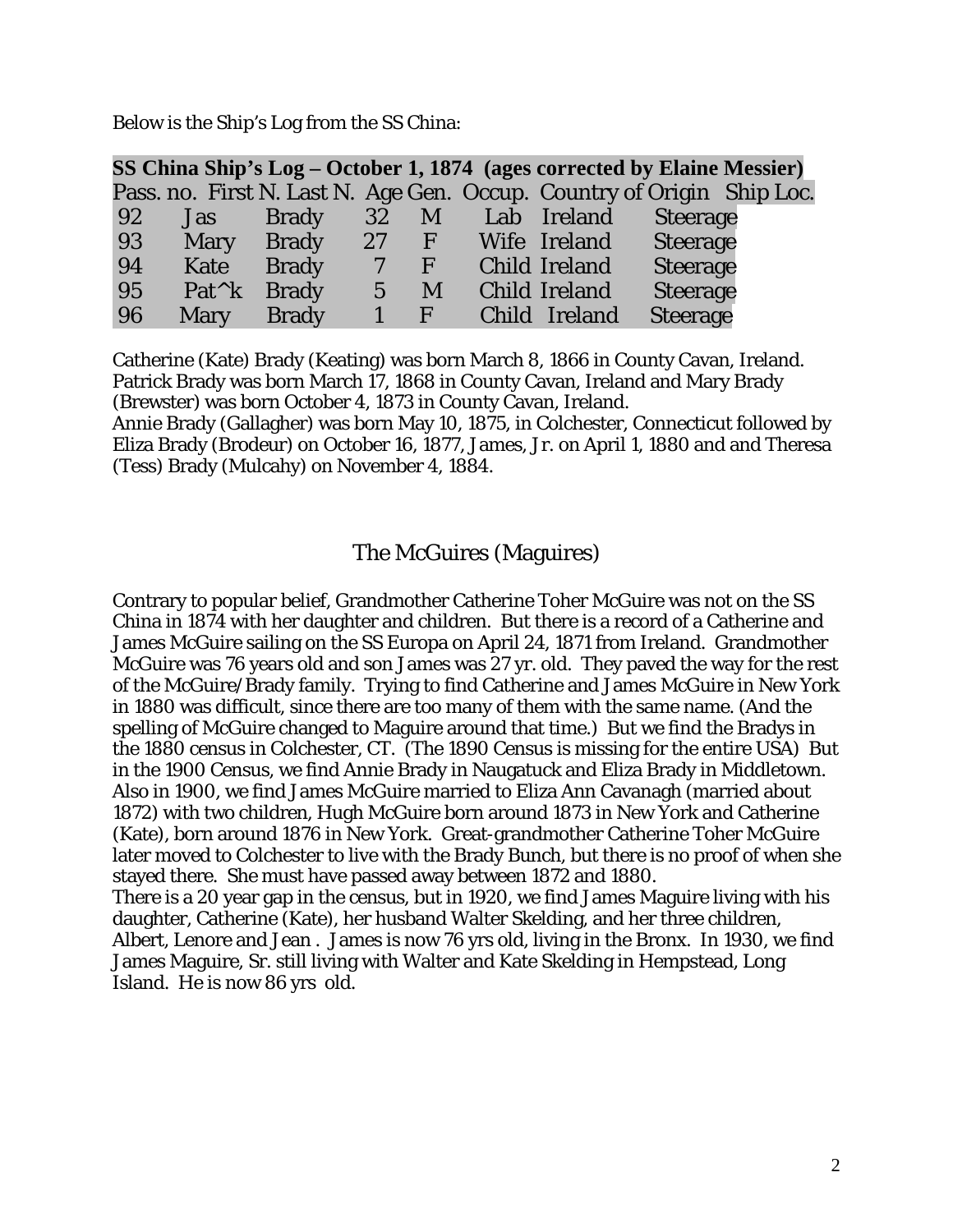## OUR ROOTS IN COUNTY CAVAN, IRELAND

County Cavan, itself, lies in the north-central section of Ireland . It is bordered by five counties on all sides and borders Northern Ireland on its northern border. The five counties are Leitrim, Longford, Meath, Monaghan and Fermanagh. The latter county, Fermanagh, is important to our history because the Maguires (Macguires) came from Fermanagh. It still lies in Northern Ireland, whereas County Cavan is part of the Republic of Ireland (established in 1921).

After contacting the Genealogical Research Centre at Cana House, in Cavan Town, (www.canahouse.iol.ie) I was advised that according to the Griffiths Valuation, the Tithe Applotment Books and the 1821 Census of Ireland, there were five entries for Brady in the townland of Artonagh, Parish of Laragh. There were also listings for Toher in Artonagh. There were no baptismal records found, since they did not record them in the Parish of Laragh until 1876 and 1879 for marriages. Our family was already in the United States by 1874. It is also important to remember that James Brady was adopted, so he may not have been a true Brady, but chances are that he was adopted by a relative during the famine.

If you look at the map of County Cavan below, you will see the Parish of Laragh. (green shamrock) The next map is the Parish of Laragh and at the upper right hand corner is Artonagh, called a Townland. (see arrow) In Artonagh is Stradone, a very small village. I was told that the Bradys most likely came from Stradone.

 If you are traveling along the Dublin Road (N3) to County Cavan, you will see a sign for Stradone. Take that right turn and you will be near the Townland of Artonagh, into the village of Stradone.

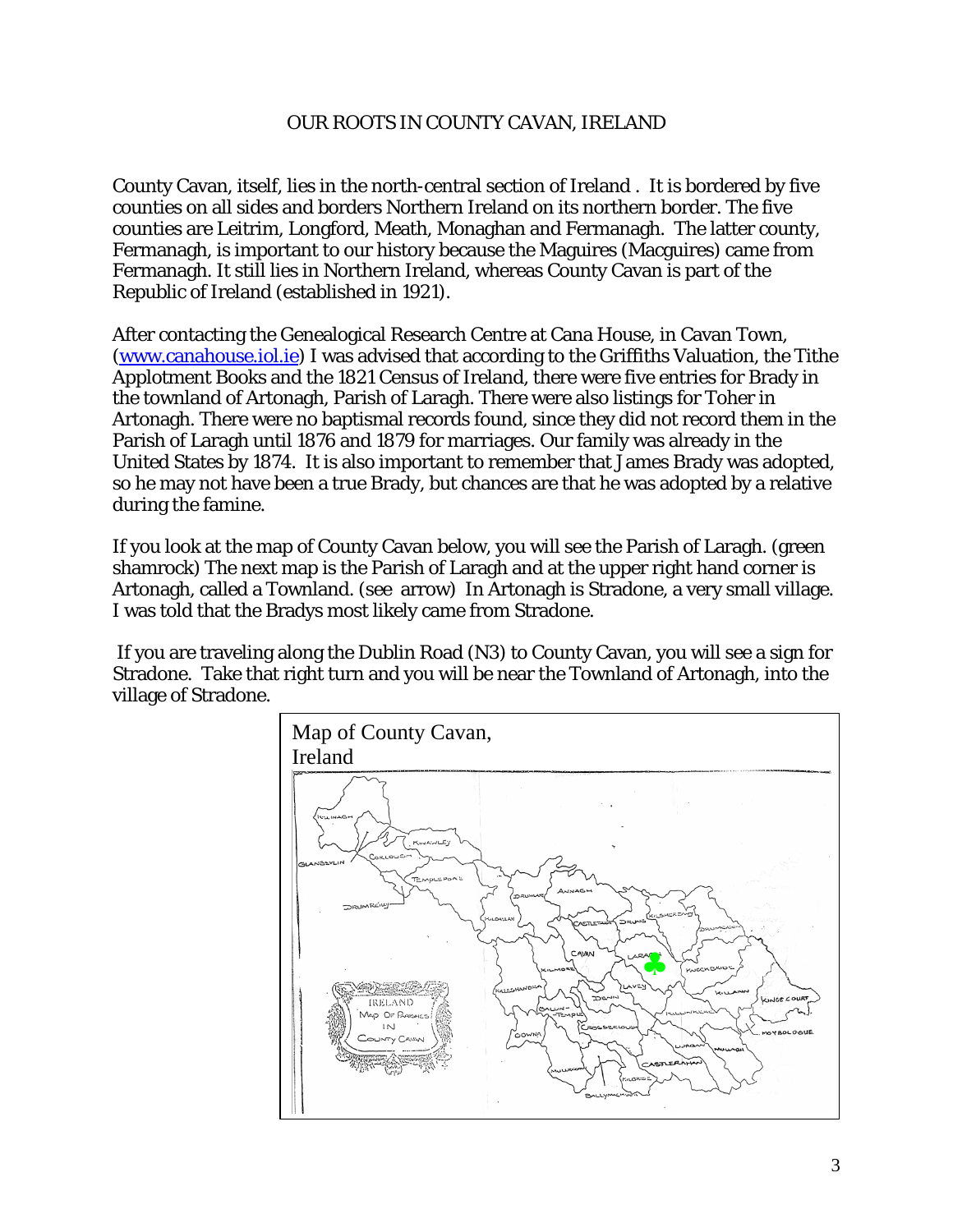

PARISH OF LARAGH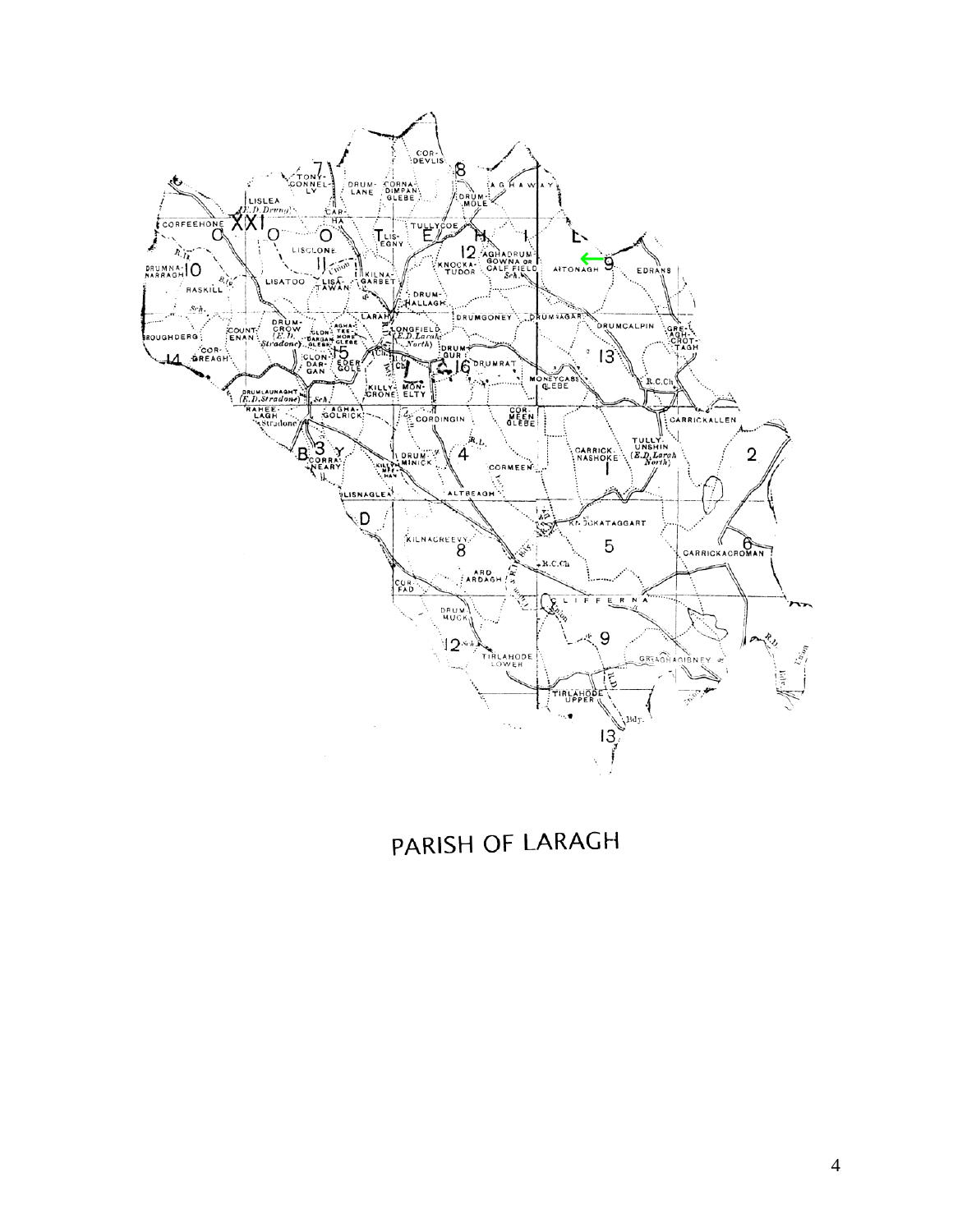## A WEE BIT ABOUT COUNTY CAVAN TODAY



Church of England, Cavan Town, County Cavan

Cavan Town, the county capital, is located about two hours from Dublin, along the main Dublin Road. Today Cavan is known for its many lakes for fishing and water sports. It is a tourist spot for horseback riding and golf, and Cavan makes its own crystal. On top of a hill is St. Patrick's Cathedral overlooking the town. It was constructed with funding from the Brady clan in Cavan Town. Across the street is the medieval-style Church of England. The architectural styles in Cavan Town are quite striking, from Gothic Cathedral to Medieval Church, to Victorian-style shops to row houses and apartments. The Genealogical Research Centre overlooks the town from a hilltop inside a former public building, such as a school. There is also a tourist center in town with brochures and information for the tourist as well as "roots hunters".

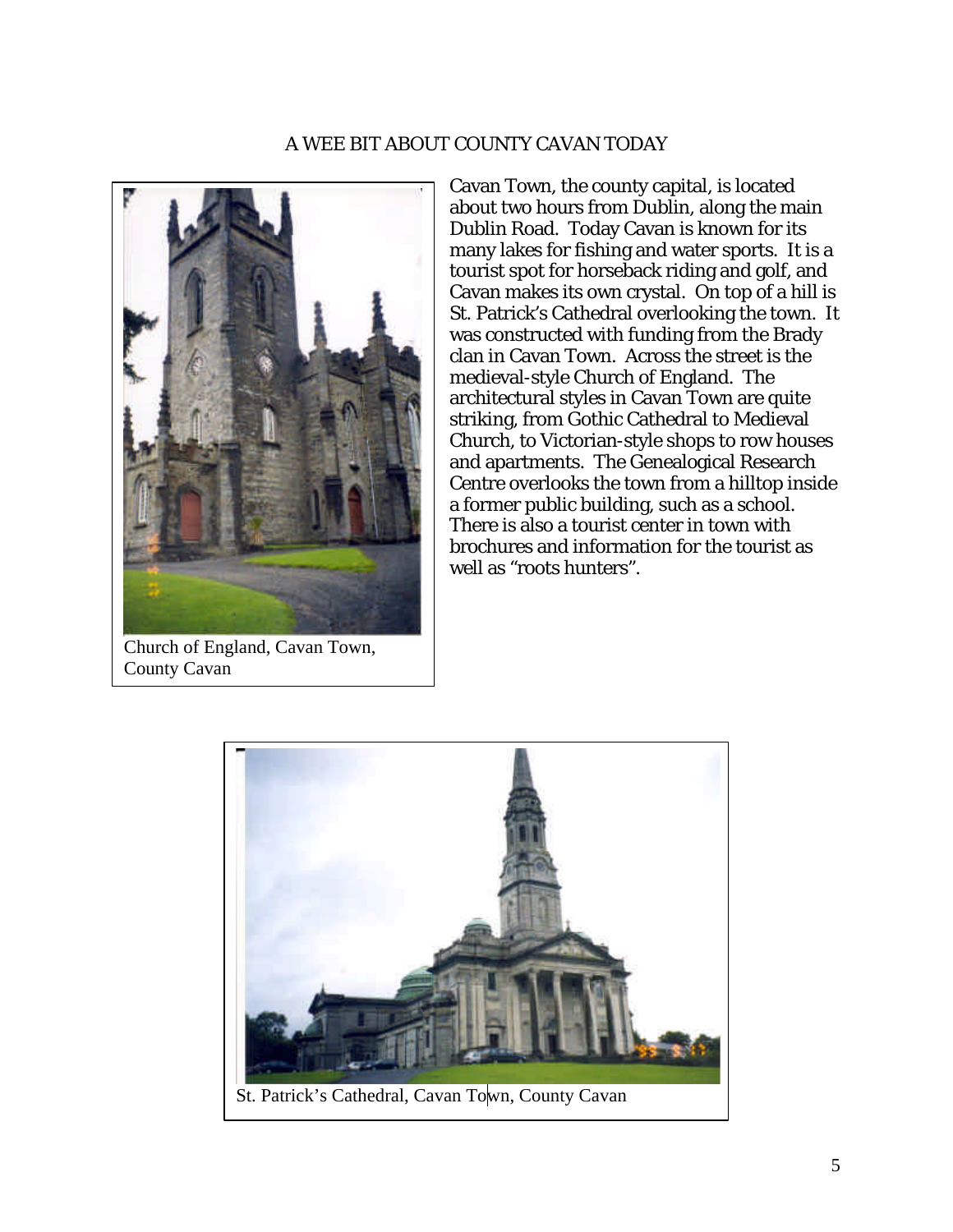

Brady's Bar (white building) Cavan Town, County Cavan



Folding Hands Monument, Cavan Town, Country Cavan



Crystal craftsman in Cavan Town, County Cavan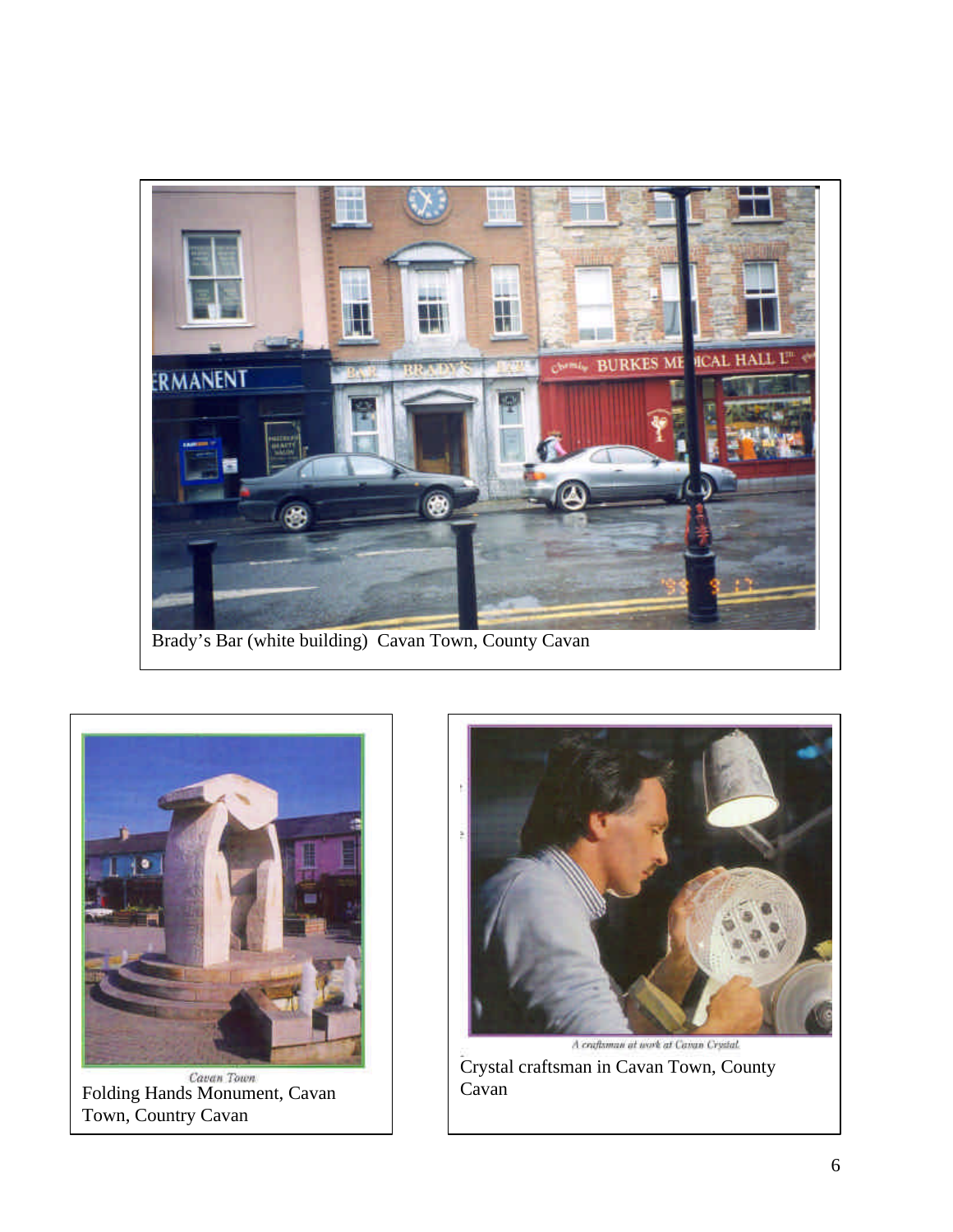#### THE BRADY NAME

The Brady name is derived from MacBrady or McBrady. The Brady name can also be spelled: Bradie, Bradey. Below is more information on the name.

> the Brady's were originally Mac Brady's, the prefix "Mac" has now been deleted. The name originates from the Irish Sept, the Mac Bradaigh, who were<br>located at Breffny in County Cavan. The name now ranks in the top sixty most numerous names in Ireland, with the greatest concentration of the name to be found in Counties Cavan by far, and Monaghan. In Ulster, the name ranks in the top forty most numerous. The Bradys number about 10,000 strong in Ireland. The name has provided many notable clergymen, poets and soldiers. Fiachra and Rev. Philip Mac Brady, both Gaelic poets; Thomas Brady

> of Cootehill, a Field Marshal in the Austrian Army; three Mac Brady Bishops of Kilmore and one of Ardagh. The Cavan Crozier, which was the staff of the Mac Brady Bishops, is now in the National Museum in Dublin: Liam Brady (b. 1956) of Dublin, won a total of 71 caps for the Republic of Ireland Football team between 1975 and 1990. Matthew Brady (1823-1896) of New York, was born to Irish immigrant parents, was a noted pioneer Photographer in America.

VARIANTS: Mac Brady, O'Brady, Bradie.

ARMS: Sable, in the sinister base a dexter hand couped at the wrist proper, pointing with the index finger to the sun in his splendour in dexter chief or.

**MOTTO: CLARITATE DEXTRA** "With a bright light to the right".

NAME MEANING: "Spirited".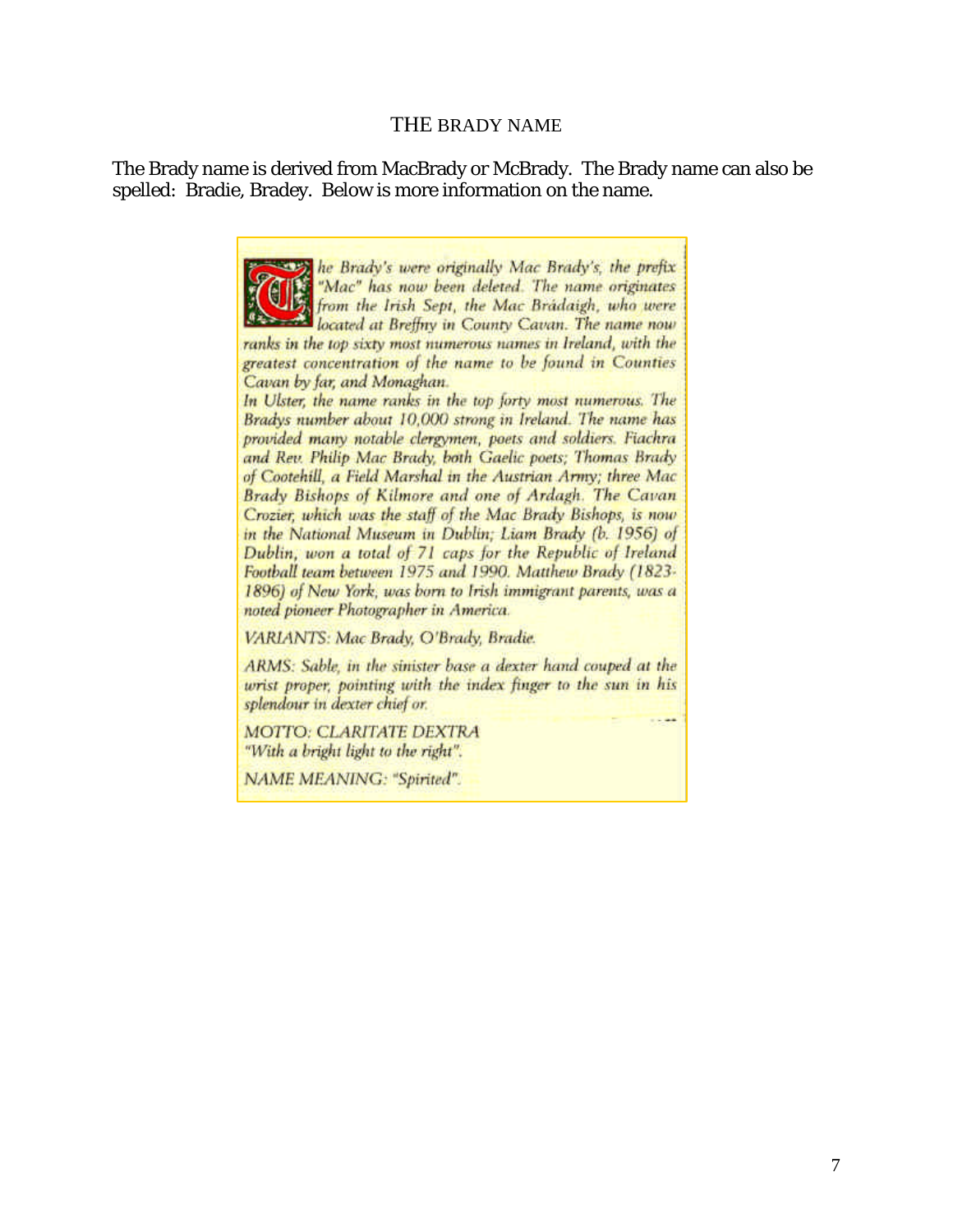#### THE MAGUIRE (MACGUIRE) NAME AND CREST



**Mac Guire**

Irish Book of Arms plates 158, 202

Maguidhir

*Maguire, McGwyer*

One of the top 40 names in Ireland, MacGuire or Maguire is associated with Ulster and Fermanagh, where it has been recorded as the most numerous name.

The chief of the name resided at his castle in Enniskillen, near Lough Erne.

In Keatings History it states that from Colla-da-Chrioch were descended from the MacGuires, lords of Fermanagh and barons of Enniskillen. They are of the same descent as the MacMahons, lords of Monaghan, the O'Hanlons and the O'Kellys of Ui Maine.

O'Dugan gives MacGuire thusly:

"MacGuire, the chief of hosts, Rules the mighty men of Manach, At home munificent in presents, The noblest chief in hospitality"

The Maguires were inaugurated as princes of Fermanagh at the top of Caileagh, a mountain near Swanlibar, on the borders of Cavan and Fermanagh and at Lisnaskea. They possessed all of Fermanagh which was called ''MacGuires Country" and maintained their independence as Lords of Fermanagh till the reign of James I, when their lands were confiscated.

Several chiefs of the name are mentioned during the Cromwellian wars, and some were officers in the Irish Brigades in France, as well as in the Austrian service. Several are noted men, such as Charles MacGuire, archdeacon of Clogher, in the  $15<sup>th</sup>$  century, the author of the "Annals" of Ulster".

McGuire is the prominent spelling in Roscommon and Mayo. The most prominent spelling of the name was Maguire in the 1890 index, found mainly in Fermanagh, Dublin, Cavan and Donegal. More on the name can found in "Irish Chiefs and Leaders", by Rev. Paul Walsh, 1960, Dublin.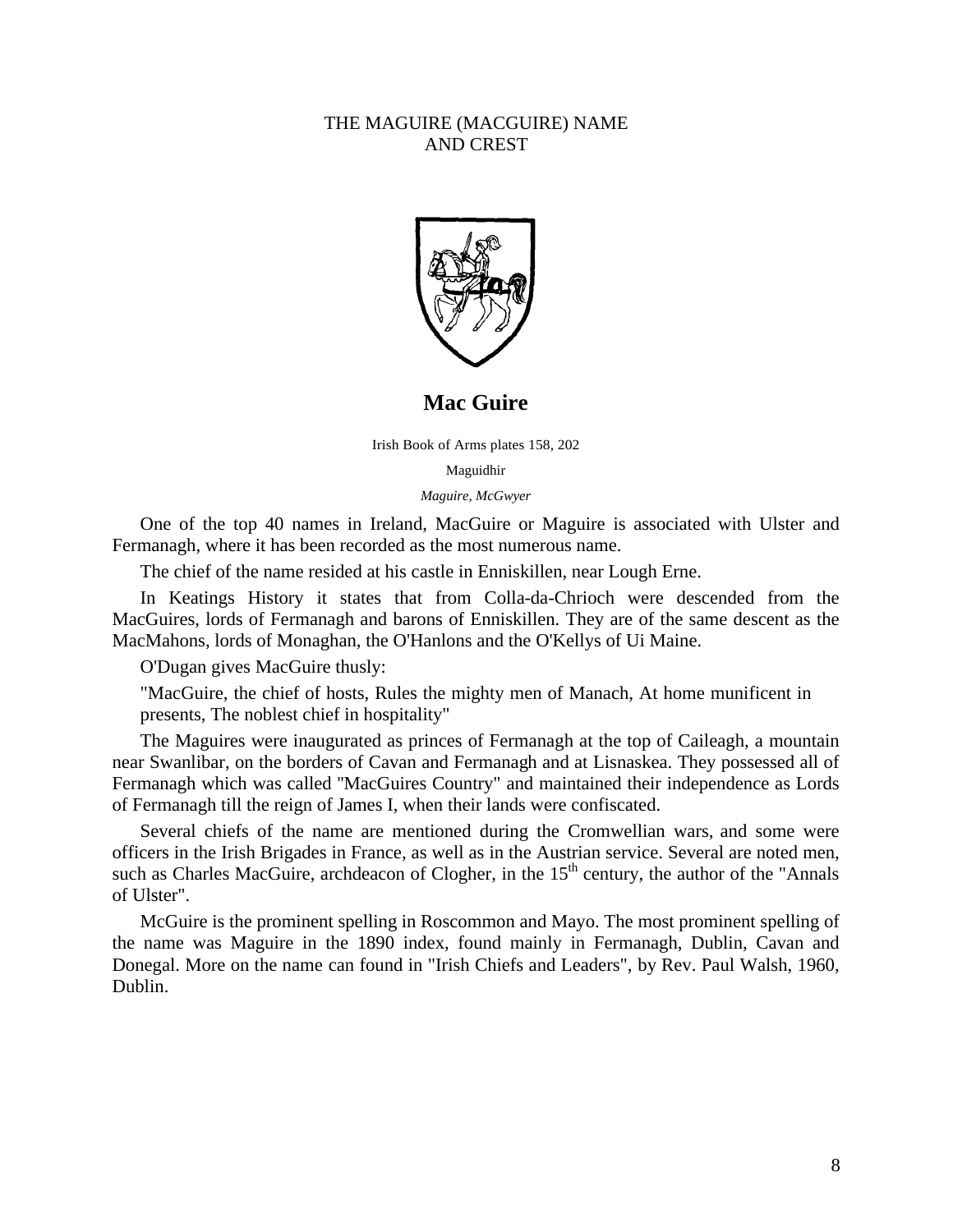# **BRADY FAMILY RECIPES**

## AUNT KATE'S (WHITTEMORE) ONE-HUNDRED PLUS YEARS OLD FRUITCAKE RECIPE

From Catherine Brady Keating, when she worked as a cook for the Whittemore Family in Naugatuck, CT, around the turn of the 20<sup>th</sup> century. It has been modernized by Elaine Severson Messier

Ingredients: 4 cups sugar 4 cups flour  $\frac{1}{2}$  tsp salt 1 tsp mace 1 pound butter 12 eggs (dozen) 1 pound citron  $\frac{1}{2}$  pound candied cherries 1 pound slivered almonds 2 boxes raisins (I use golden) 1 box currants 2 tbls brandy (I have used Paul Masson brandy) (Optional: Add 1 tsp of baking powder to each cup of flour.)

Utensils: 1 very large mixing bowl and 1 heavy-duty wooden spoon.

Soak raisins and currants in brandy for 20 minutes. Cream butter & sugar together and add all 12 eggs, beating slightly by hand. Sift dry ingredients in separate bowl.

\*\*Cherries and citron should go into a food processor first for a quick blending.

. (Imagine putting them thru a meat grinder 100 yrs. ago.)

Alternate dry ingredients with almonds, cherries, citron and brandied fruits, adding all to butter mixture – stir well.

If you are making 1 large cake, use a large bundt pan or fluted pan. (Not recommended. It is an extremely heavy cake!)

Grease pan(s) (today we use Pam). Line with wax or brown paper and spray again. Oven temperature: 350 degrees Baking time: 1 ¾ to 2 hours. (for 1 large cake)

This recipe actually makes  $6 - 1$  pound cakes. (Buy six small aluminum foil loaf pans) This is better for gift giving. Half the recipe will give you  $3 - 1$  pound cakes. Oven temperature (for small loaves): 335 – 340 degrees for 1 hr. – 1 hr, 20 min. in my experience.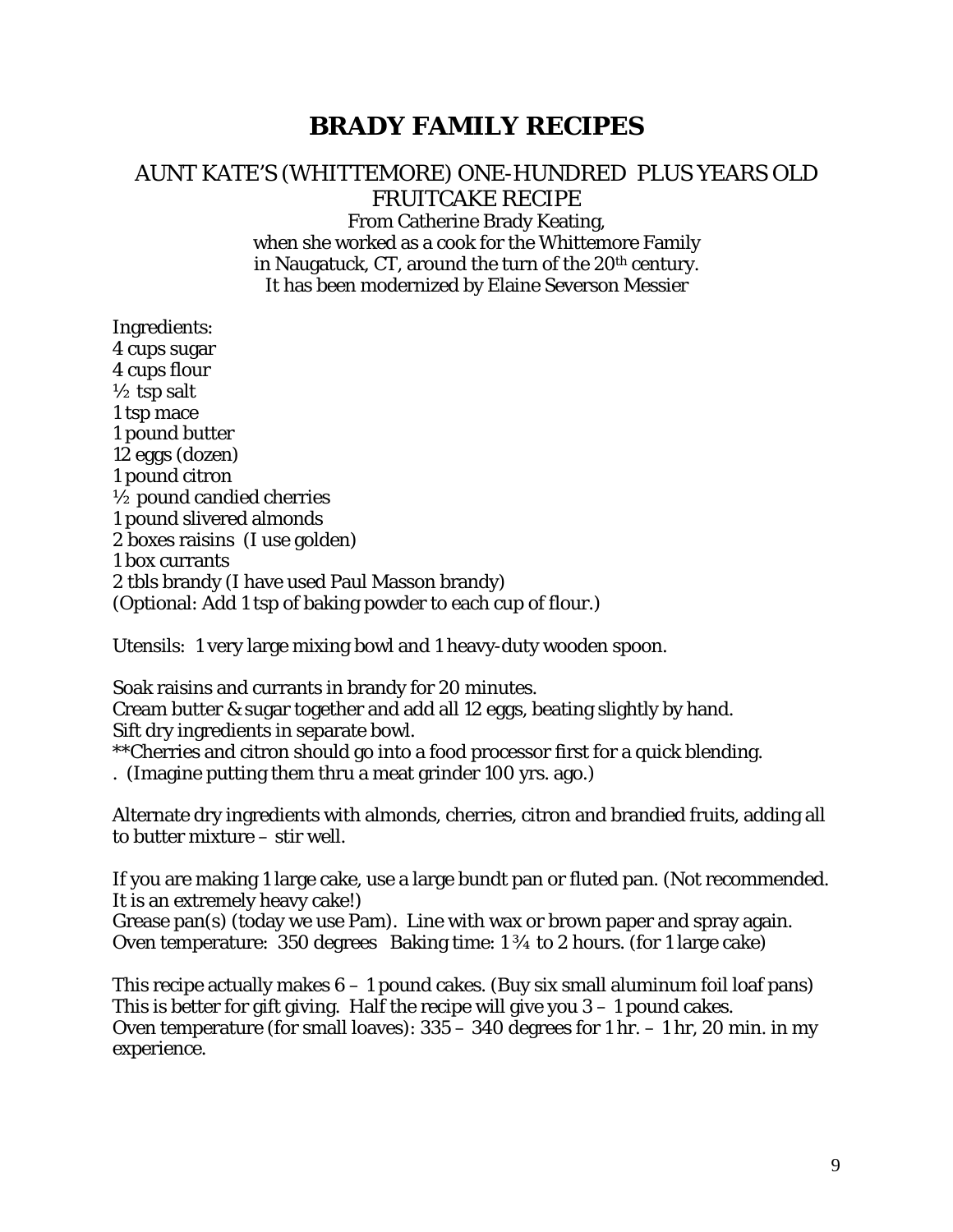#### BRADY FAMILY PEPPER RELISH Written down by Lillian Gallagher Noble (daughter of Annie Brady)

Ingredients: 12 green peppers 12 red peppers 10-12 onions 3 hot peppers (small) (optional) 1 ½ boxes of light brown sugar 2 quarts vinegar Dash cloves, cinnamon and allspice  $\frac{1}{4}$  cup salt

Put onions and peppers into a food processor. Pour boiling water over them and let stand 5 minutes. Drain and again pour boiling water over them and let stand 10 minutes. Drain. Add vinegar, sugar, salt and spices. Boil 15 minutes Pour into sterilized jars and seal.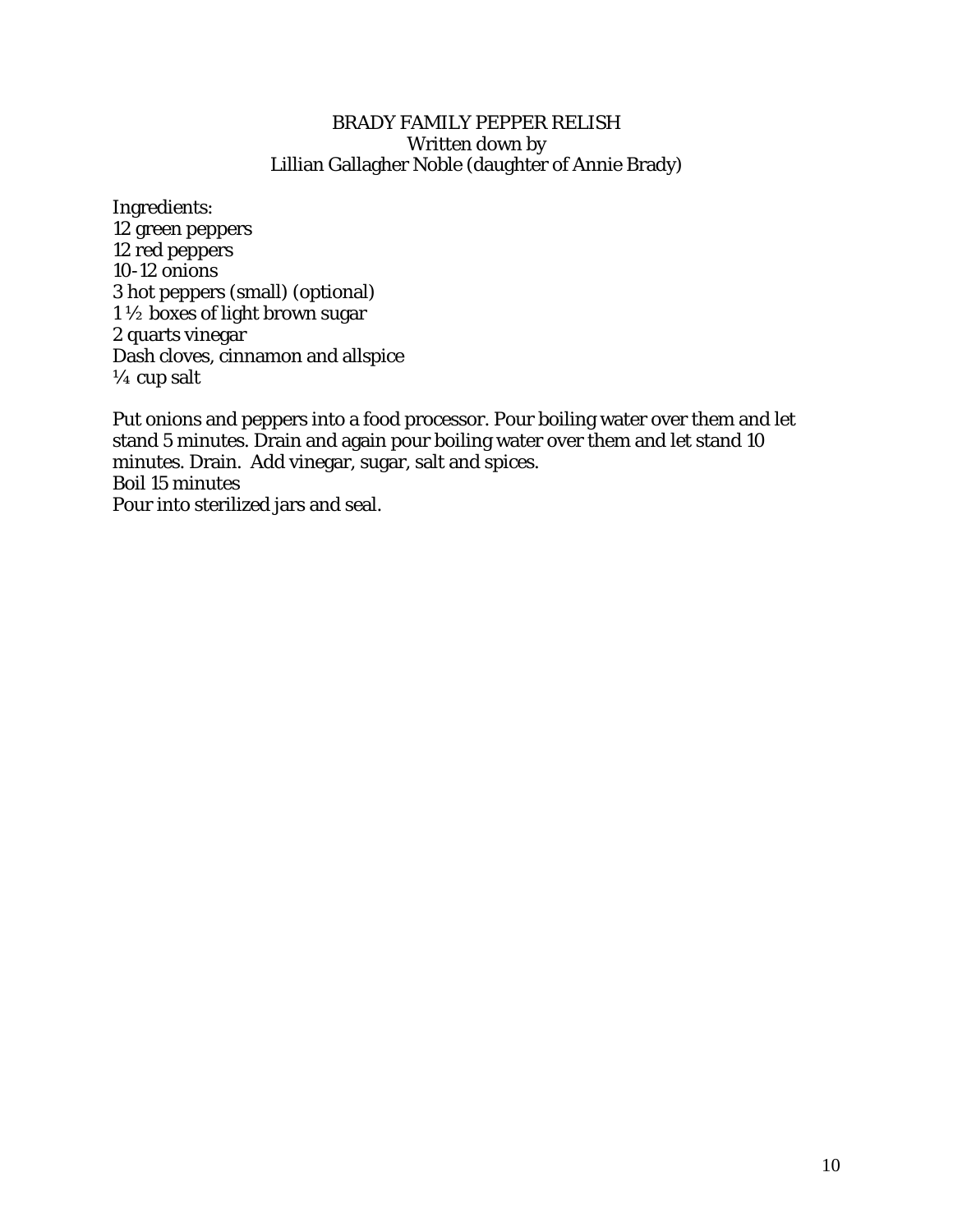#### IRISH SODA BREAD (a favorite of Aunt Kate) Written down by Elaine Severson Messier

Ingredients: 3 cups all-purpose flour  $\frac{1}{2}$  cup sugar 1 tbls baking powder 1 tsp baking soda  $\frac{1}{2}$  tsp salt 4 tbls unsalted butter 2 tbls caraway seeds (optional) 1 cup raisins 1 cup buttermilk 1 egg (Note: I added 1/8 tsp cardamom and ½ tsp orange peel)

Set the oven rack to the middle level of the oven and preheat to 400 deg.

In a mixing bow, combine the flour, sugar, baking powder, soda and salt. If using, add the cardamom and orange peel to the dry ingredients. Stir well to mix. Add the butter and rub in until the butter disappears into the dry ingredients. Stir in caraway seeds if used and the raisins.

In a small bowl, whisk the buttermilk and egg together and mix into the dough mixture with a rubber spatula.

Turn the dough out on a floured work surface and fold it over on itself several times, shaping it into a round loaf. Transfer the loaf to one cookie sheet or jelly roll pan covered with parchment or foil and cut a cross in the top. Bake for 15 minutes, then reduce heat to 350 deg. and cook for about 15 to 20 minutes more, until lightly browned and a toothpick (or broom straw) plunged into the center emerges clean.

Cool the soda bread on a rack and serve with plenty of sweet butter and bitter orange marmalade.

Yield: one large loaf